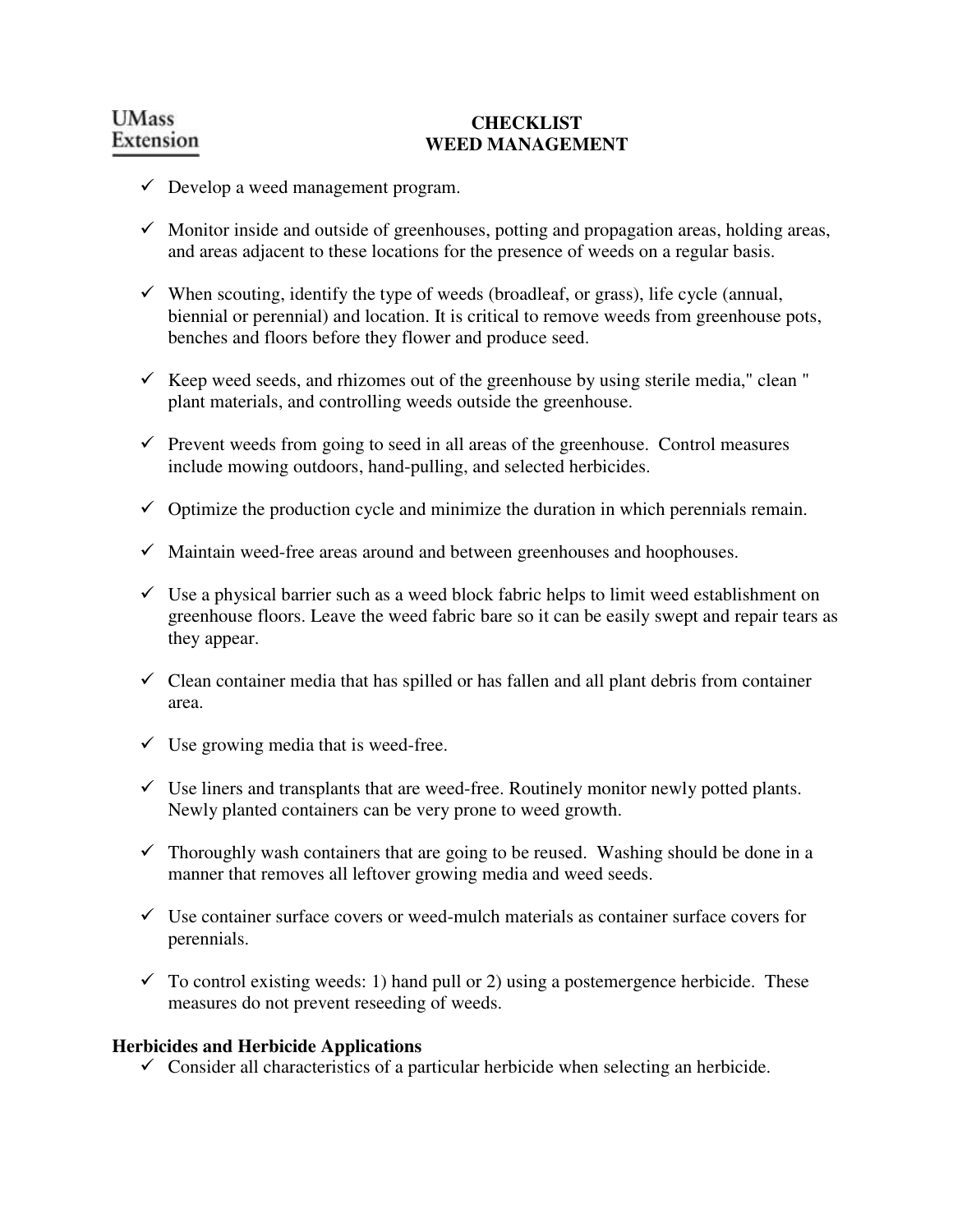- $\checkmark$  Always be sure the herbicide selected is labeled for use in the greenhouse. Carefully follow all label instructions and precautions. It is the applicator's responsibility to read and follow all label directions.
- $\checkmark$  Read and understand the product labels of all herbicide products before application.
- Use a dedicated sprayer that is clearly labeled for herbicide use *only.*
- $\checkmark$  Keep accurate records of all herbicide applications on file.
- $\checkmark$  Clean herbicide application equipment after application.
- $\checkmark$  When applying herbicides outside of the greenhouse, close the greenhouse vents and openings during herbicide applications to prevent drift inside to sensitive crops.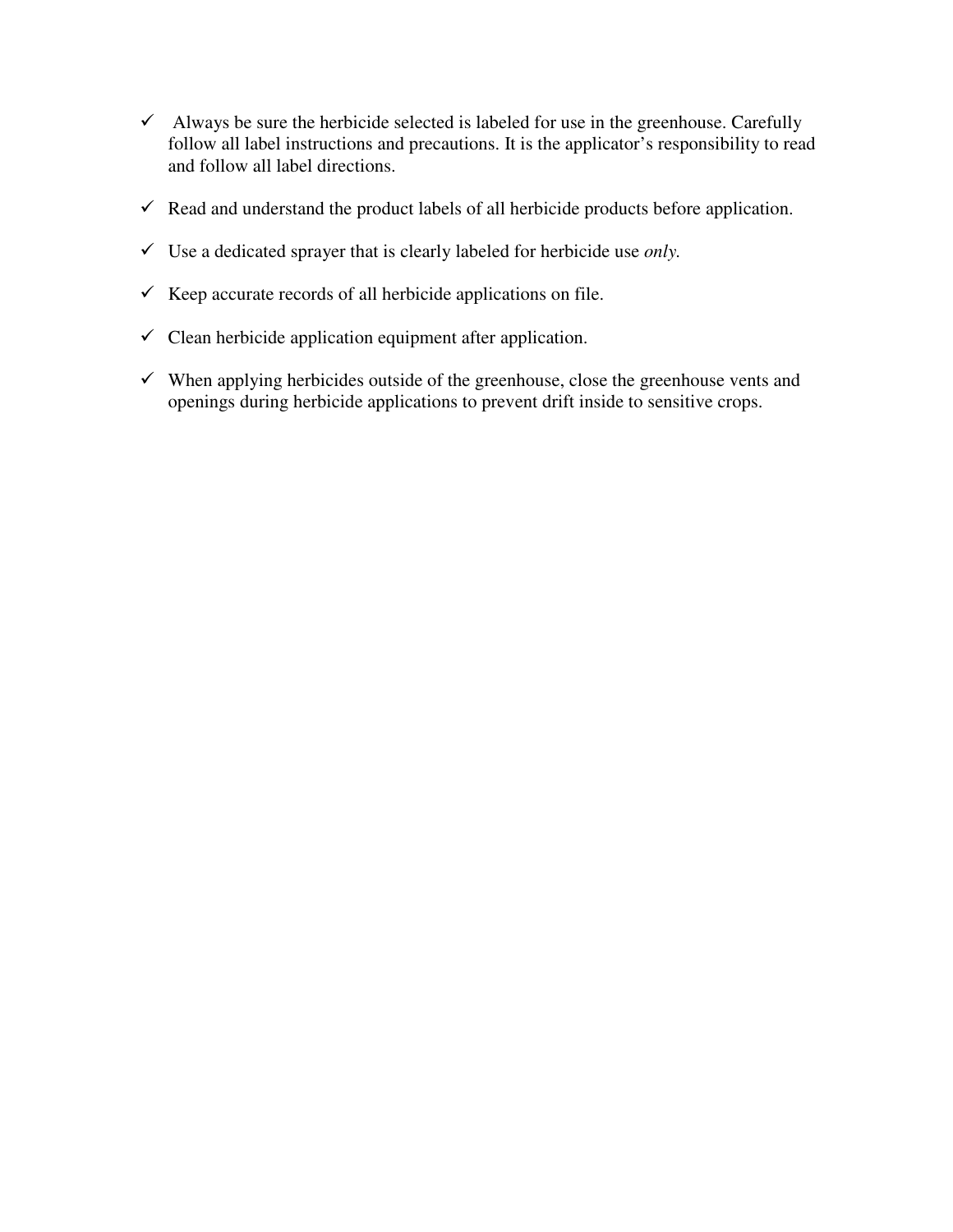### **WEED MANAGEMENT**

#### **Weed Management Inside the Greenhouse**

Maintaining weed-free growing conditions is necessary to produce high quality greenhouse crops while reducing pesticide use. Insects and diseases can be kept to a minimum only if proper weed control practices are carried out regularly, along with appropriate control measures.

Weeds may compete with desirable crop plants for light, water and nutrients. Weeds are also a primary source of insects such as aphids, whiteflies, thrips, and other pests such as mites, slugs and diseases. Many common greenhouse weeds such as chickweed, oxalis, bittercress, jewelweed, dandelion and ground ivy can become infected with tospoviruses including impatiens necrotic spot virus (INSV) and tomato spotted wilt virus (TSWV) while showing few, if any visible symptoms. Thrips can then vector the virus to susceptible greenhouse crops. Weeds can also carry other plant damaging viruses that are vectored by aphids.

An integrated weed management program will help to effectively manage weed populations. This approach includes preventive measures, sanitation, physical barriers, handweeding and the selective use of postemergence herbicides.

### **Prevention**

Weed seeds are easily blown into the greenhouse through vents and other openings. Weeds and their seeds can be brought into the greenhouse on infected plant material, tools, and equipment. Seeds can be moved in soil, by the wind, irrigation water, animals and people. Creeping wood sorrel, (*Oxalis corniculata*), hairy bitter cress *(Cardamine hirsuta)*, prostrate spurge *(Euphorbia humistrata*), common chickweed (*Stellaria media)* and other weeds are persistent problems in greenhouses. These annual weeds reproduce primarily by seed, with several generations occurring per year. Prevention and sanitation are the grower's first line of defense.

### **Sanitation**

Keep weed seeds, and rhizomes out of the greenhouse by using sterile media," clean " plant materials, and controlling weeds outside the greenhouse. Screening vents and other openings will help to limit the entry of wind blown seed, as well as insects.

When scouting, identify the type of weeds (broadleaf, or grass), life cycle (annual, biennial or perennial) and location. It is critical to remove weeds from greenhouse pots, benches and floors before they flower and produce seed. For example, a single plant of bittercress can produce 5000 seeds, that germinate in as little as 5 days and can propel the seeds over 9 feet from the plant. Yellow woodsorrel and creeping woodsorrel also expel seeds by force throughout a greenhouse.

### **Physical Barriers**

The use of a physical barrier such as a weed block fabric helps to limit weed establishment on greenhouse floors. Leave the weed fabric bare so it can be easily swept. Covering the weed fabric with gravel makes it difficult to remove any spilled potting media providing an ideal environment for weed growth. Regularly handpull any escaped weeds before they go to seed. Repair any tears in the weed block fabric.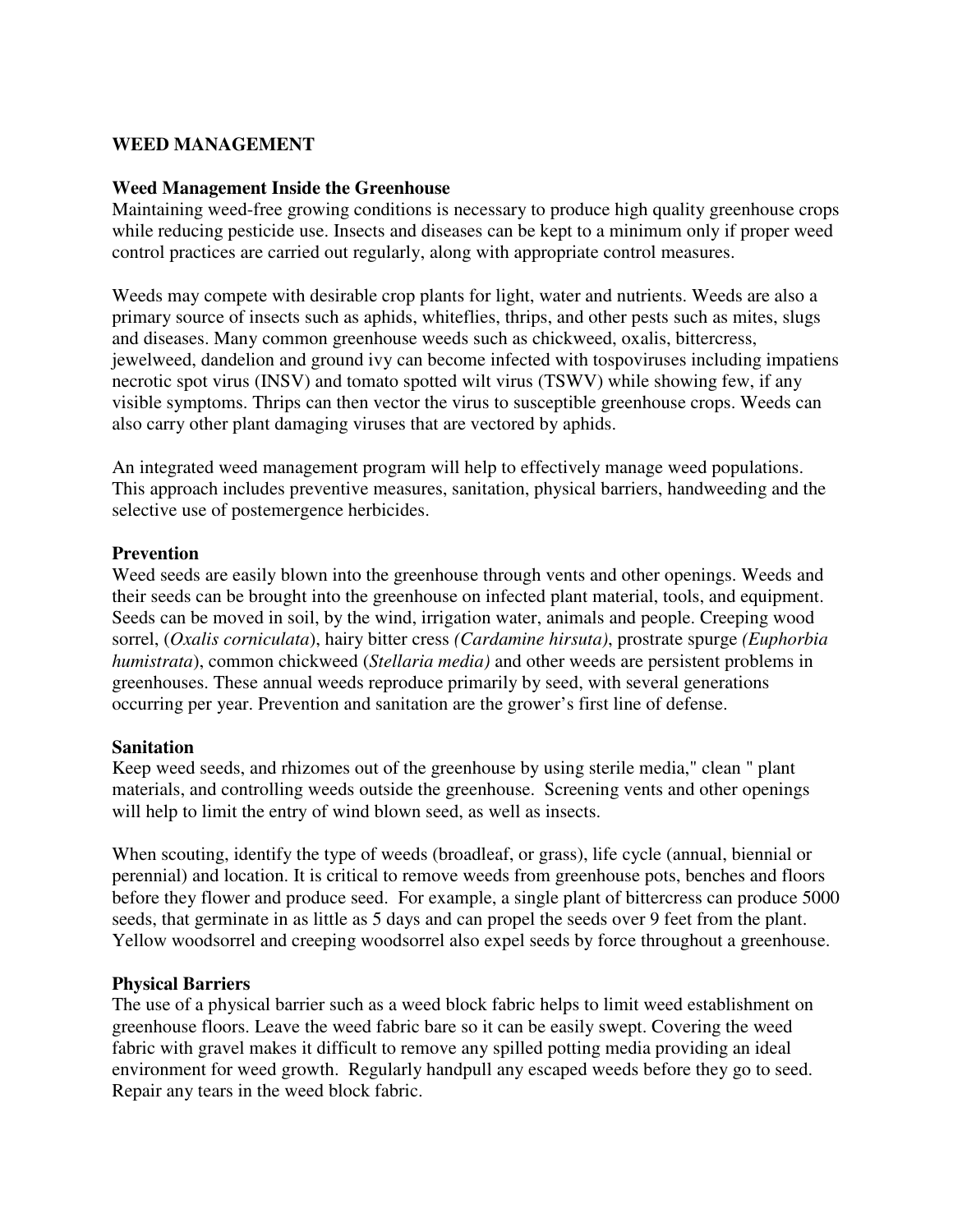

**Oxalis is growing on the edge of weed barrier in a greenhouse.** 

Photo: Tina Smith, UMass Extension

## **Controlling Existing Weed**

To control existing weeds, the following methods may be used: 1) hand pulling or 2) using a postemergence herbicide. These measures do not prevent reseeding of weeds.

## **Precautions on the Use of Herbicides**

Few herbicides are labeled for use in a greenhouse due to the potential for severe crop injury or death to desirable plants. This injury may occur in a number of ways including: 1) spray drift occurs if fans are operating at the time of application, and 2) volatilization (changing from a liquid to a gas). Herbicide vapors are then easily trapped within an enclosed greenhouse and injure desirable plant

foliage. Always be sure the herbicide selected is labeled for use in the greenhouse. Carefully follow all label instructions and precautions. It is the applicator's responsibility to read and follow all label directions. Use a dedicated sprayer that is clearly labeled for herbicide use *only.* 

## **Symptoms of Herbicide Injury**

Some of the symptoms of herbicide injury include discolored, thickened, or stunted leaves. Sometimes, the growing point of young seedlings is injured, severely stunting their growth. Symptoms may be similar to those caused by nutritional imbalances, viral diseases or air pollution injury. Proper diagnosis is needed to determine the causal agent. In many cases, symptoms are so severe, that the injured plants cannot be sold.

### **Types of Herbicides**

Herbicides are generally classified according to their mechanism of action (contact or systemic) and how they are used (preemergence and postemergence) Avoid use of preemergence herbicides in the greenhouse; preemergence herbicides are applied before weeds emerge. They provide residual control of weed seedlings and can persist for many months, and in some cases, over a year. Preemergence herbicides can continue to vaporize, causing crop damage. Currently, there are no preemergence herbicides labeled for greenhouse use.

### **Selective use of postemergence herbicides**

Postemergence herbicides are applied after the weeds have emerged. In the greenhouse, several postemergence herbicides can be used under greenhouse benches and on the floors. See New England Recommendation Guide for details.

There are of two different types of postemergence herbicides: contact and systemic. Contact herbicides kill only the portion of the plant that the herbicide contacts, so good spray coverage is generally needed.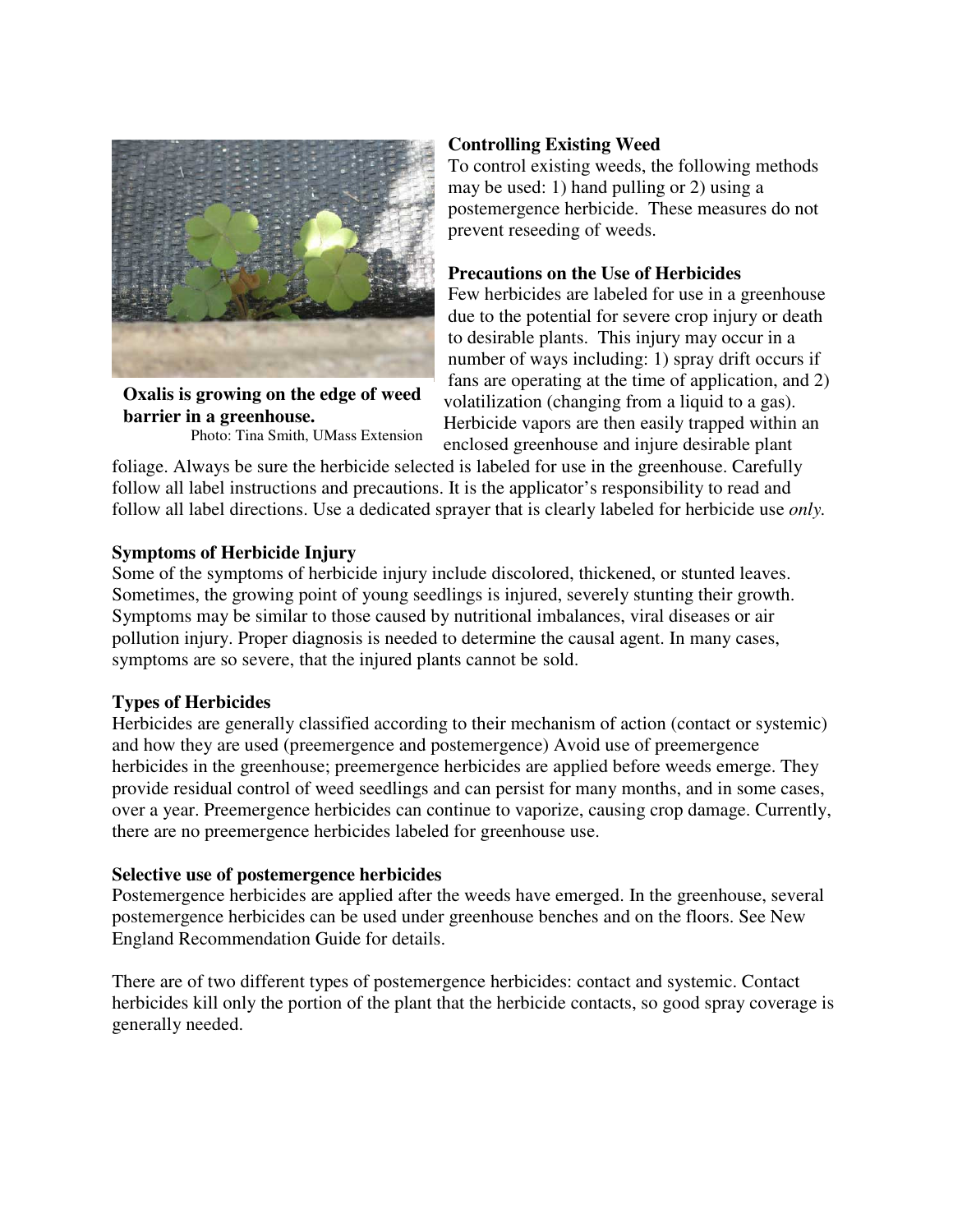Systemic herbicides are absorbed and move through the plant. The target weeds must be actively growing for the herbicide to be effective. Systemic herbicides are best applied to actively growing weeds when temperatures are above 50° F.

Systemics should not come in contact with desirable crop foliage. Irrigating crops too soon after applying an herbicide can wash it off the target weeds under the benches and reduce its effectiveness.

## **Algae Management**

Algae are primitive plants lacking true roots, leaves and stems that contain chlorophyll. The greenhouse provides an ideal environment for the growth of algae. Algae growth on walkways, under benches, and in pots or plugs is a problem for many growers. Algae compete with desirable plants for nutrients and form an impermeable layer on the media surface that can interfere with water penetration. During plug production, slower-growing plants can be especially sensitive to algae buildup. Algae are a food source for both shore flies and fungus gnats. Excessive growth on walkways can be a safety hazard to workers. Growth of algae on greenhouse coverings can also reduce light levels in the greenhouse. Prevention measures include sanitation, environmental modification, and frequent use of disinfectants.



**Algae growth in a greenhouse**  Photo: Tina Smith, UMass Extension

### **Prevention**

### **Sanitation**

All surfaces should be kept free of plant debris and weeds that can be a nutrient source for the growth of algae. A physical weed mat barrier helps to prevent both weed and algae growth.

### **Environmental Modification**

Proper ventilation reduces the amount of moisture in the greenhouse. Horizontal airflow fans help regulate greenhouse temperatures and reduce excess condensation. Retractable roof or open roof greenhouses provide superior ventilation benefits.

# **Proper Watering Practices**

Overwatering crops frequently leads to algae and liverwort buildup on the surface of the growing media. Avoid overwatering crops, especially early in the crop cycle, to allow the upper surface of media to dry out between waterings. Select a growing media with the proper drainage for your crops. Water the growing containers only as needed, to prevent excess puddling on the floor. Avoid excessive fertilization, runoff and puddling on floors, benches, and greenhouse surfaces to discourage algae growth. The use of porous concrete floors limits the development of excessive moisture in the greenhouse. The greenhouse floor should be level and drain properly to prevent pooling of water.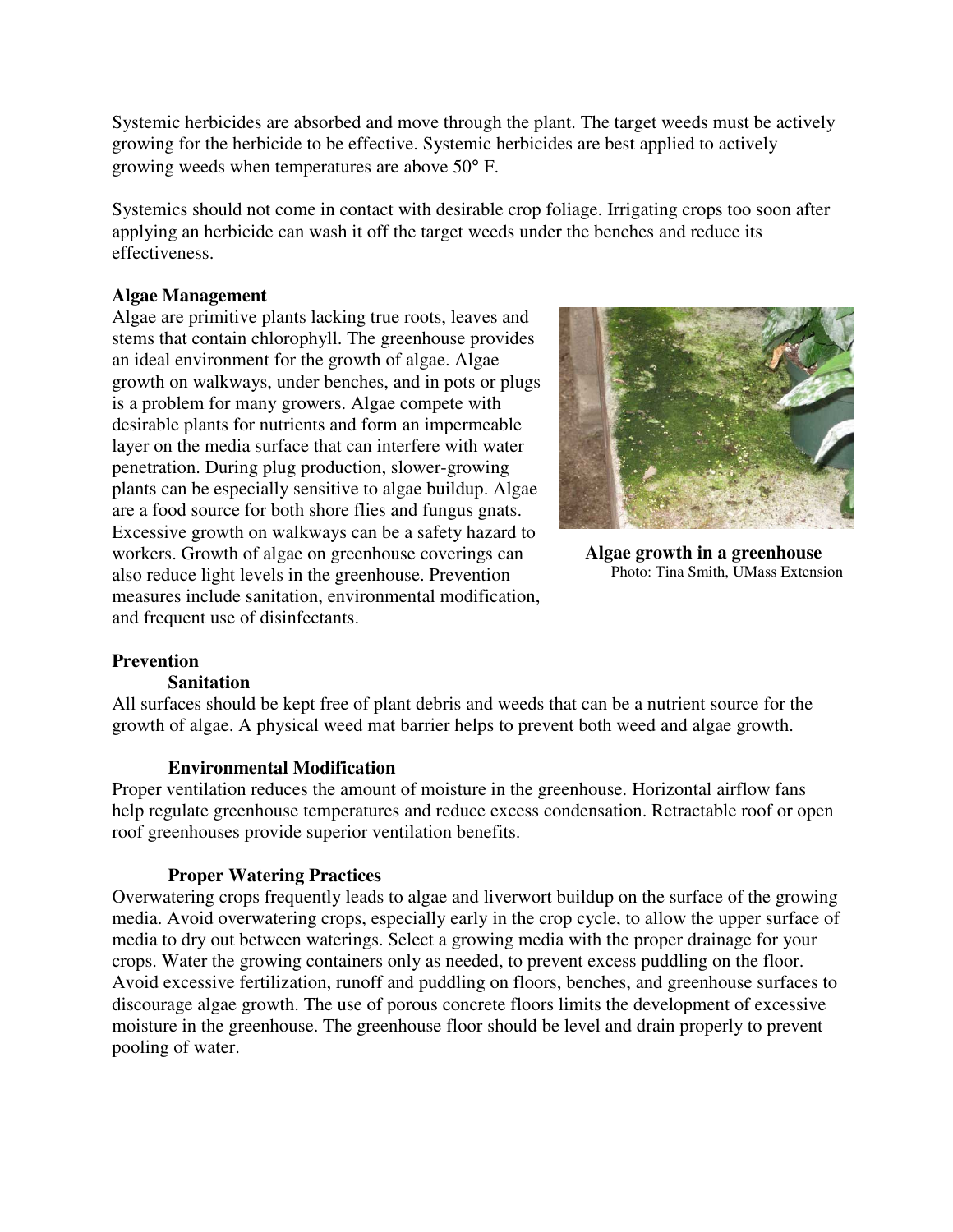#### **Disinfectants and Algicides**

A number of disinfectants and algidices are registered for algae control in greenhouses. Disinfectants should be used on a routine basis as part of a precrop clean-up program and during the cropping cycle.

## **Liverwort Management**

Liverworts *(Marchantia polymorpha)* are branching, ribbon-like plants lacking distinct roots, stems and leaves. The reproduce vegetatively and by spores. Stalked, umbrella-like structures release spores. Small, bud-like branches produced in cup-like structures on the surface of the plant also help spread liverworts from pot to pot by water droplets during irrigation. Liverworts thrive in conditions of high fertility, moisture and humidity.



**Liverworts**  Photo: Leanne Pundt, UConn

Incoming plants should be inspected for signs of

liverworts and isolate infested plants. If the growing media stays moist, small infestations of liverwort can quickly spread through an entire greenhouse. Empty greenhouses should be cleaned and disinfested to remove spores. Growing media should be stored properly to prevent contamination by spores.

Avoid overwatering crops and water according to plant need. Use course textured mulch to reduce surface moisture levels. Topdressing with a slow release fertilizer contributes to increased fertility levels on the media surface and to the growth of liverworts. Proper plant spacing helps to reduce humidity levels. Liverworts lack true roots, so allowing the media to dry between watering helps reduce their vigor.

# **Weed Management Outside the Greenhouse**

Managing weeds outside the greenhouse is important to: 1) prevent weed seeds from being blown into the greenhouse; 2) prevent perennial weeds such as bindweed, quackgrass, etc., from growing under the foundation of the greenhouse; and 3) help reduce the unwanted entry of winged insects into the greenhouse.

# **Prevention**

Maintain a 10 to 20-foot weed free barrier around the greenhouse. A geotextile fabric can be used outside the greenhouse to prevent weed growth. Mow beyond this area to help limit the blow in of weed seeds. Or maintain a boundary of grasses, such as a mix of chewings, hard and creeping fescues. Thrips tend to not reproduce well on these grasses. Fescues are also not yet known to be hosts of tospovirsues.

# **Precautions on the Use of Herbicides**

Herbicides may also be used outside the greenhouse. The label should state if use near greenhouses is permitted. Close the greenhouse vents and openings during herbicide applications to prevent drift inside to sensitive crops. Soil residual and post emergence herbicides may be carefully used surrounding the greenhouse. Herbicides should be chosen with low volatility that